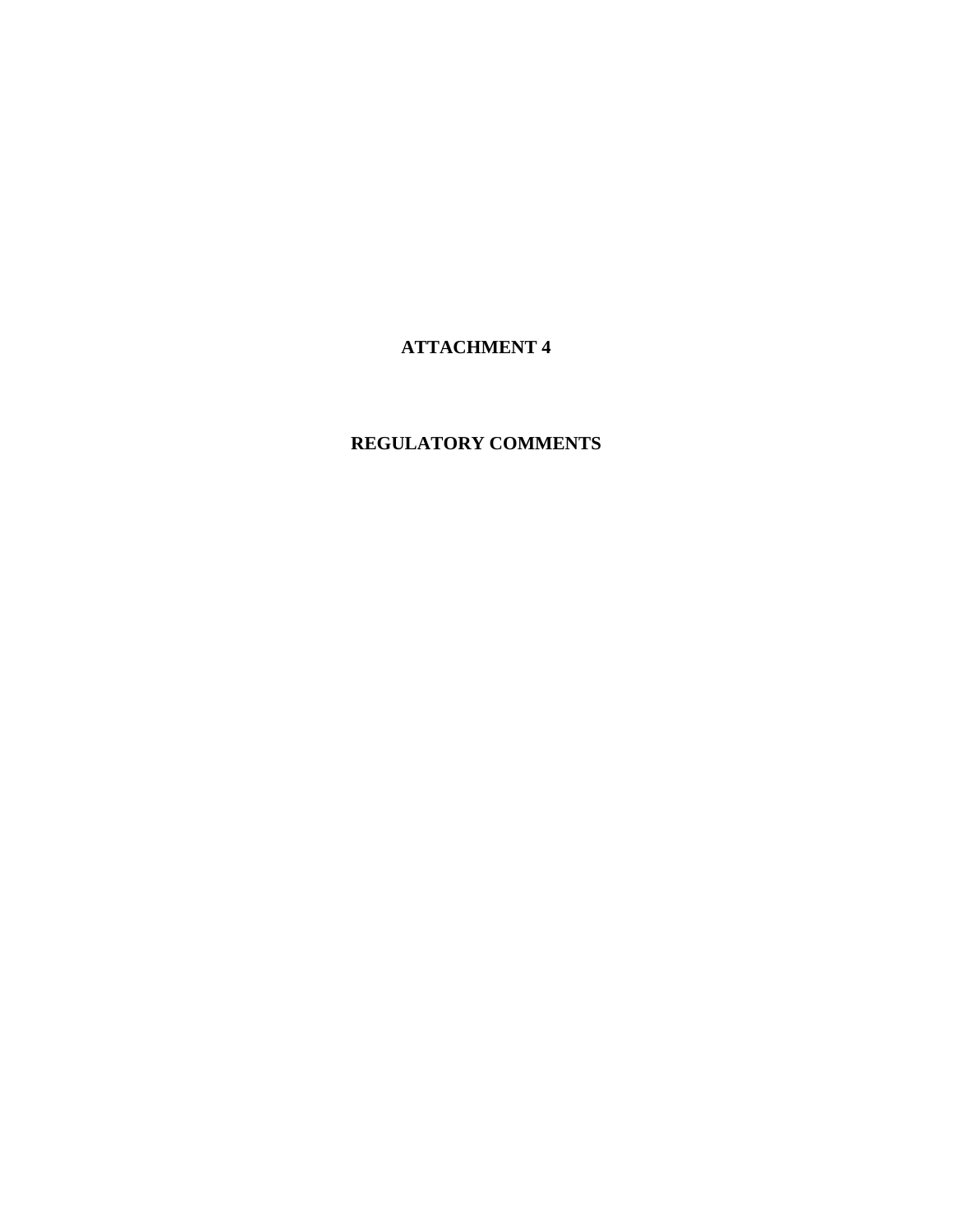#### **REGULATORY COMMENTS**

#### **California Environmental Protection Agency Department of Toxic substances Control (DTSC)**

Through verbal and email communication regarding the *Finding of Suitability to Transfer (FOST), Track 0 and Track 0 Plug-in B Parcels*, dated March 23, 2005, the DTSC commented that its position regarding property where there are buildings with probable lead-based paint (LBP) is as follows:

**The Army has not evaluated soils on the Property to determine whether there is a release of lead from lead-based paint (LBP); therefore, DTSC believes that the future property owners should perform this evaluation prior to use of the Property for residential and other sensitive uses. On property where LBP may have been released, the soil must be sampled and the sample results evaluated using the DTSC's Lead Risk Assessment Spreadsheet (LeadSpread 7). LeadSpread 7 uses site-specific information; however, results typically show that lead concentrations in soil of approximately 150 parts per million (ppm) are suitable for unrestricted use. If the results of the LeadSpread 7 evaluation indicate that the property is not suitable for unrestricted use, the soil must be remediated, or its use restricted appropriately.** 

**The DTSC intends to write a letter to the Fort Ord Reuse Authority (FORA), for passing along to the subsequent property owner, stating that soil sampling and remediation, if appropriate, must be done prior to use of this property for residential or other sensitive uses. The DTSC intends to work with the property recipient to deal with any residual LBP issues as needed.** 

**Response:** It is the Army's understanding from this comment that the DTSC will work with FORA and subsequent property owners to address LBP issues.